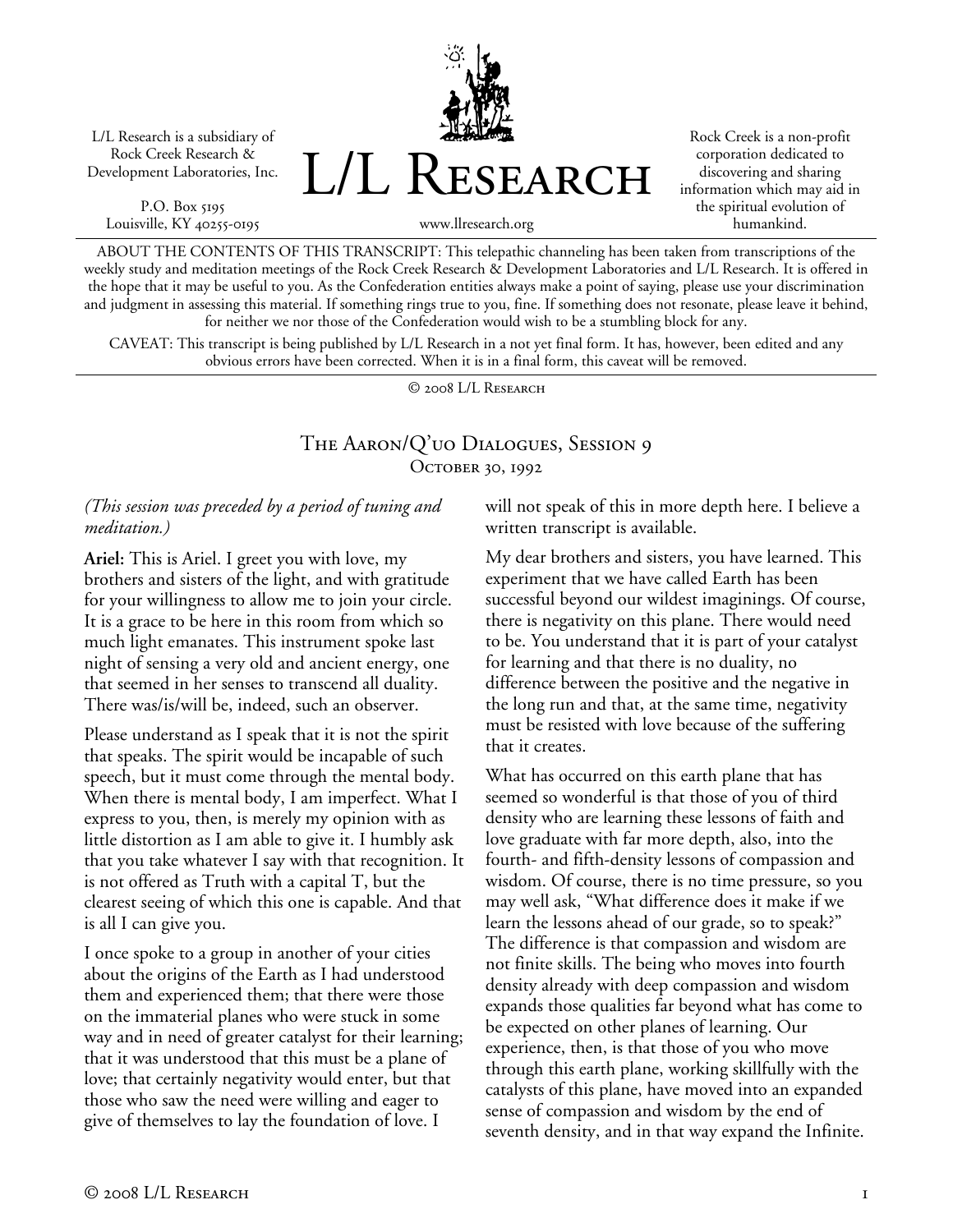While the compassion and wisdom of that which we might call God or the Eternal are infinite, they are also ever-learning and ever-expanding. And those of you who move into seventh and finally eighth density through this plane and return to that spirit which is your essence bring a far deeper wisdom and compassion that expands the Eternal and Infinite.

That you on Earth are capable of this as you move beyond the earth plane on your journey, of course, makes this plane a target of negative energy. You understand that there has been a quarantine, as you phrase it, against physical contact, against the visitation by negative energy. And yet, of course, we must respect the free will of all beings. There has been effort, then, among those of positive polarity to help to strengthen as many as we can and teach how to work with negative energy.

Love is a gift, but it also may become a distortion. One must learn how to balance that love with strength, with faith. I have said that the learning of wisdom and compassion on the earth plane has awed us, in a sense. And yet, great care must be taken that wisdom and compassion are not learned before faith and love, but simultaneously or after. Distorted compassion can lead to a distortion of wisdom which does not oppose negativity with love, but rather, feels need to hear it out; and in that way, negativity may play on that compassion and wisdom and manipulate the, as yet, immature faith and love.

We who profess to be guides and teachers can only share what we see with complete respect to your free will. We see a situation on Earth now whereby with your own expanding understanding, your own curiosity, you are reaching out to the universe with such as these microphones with which you hope to pick up outer space signals. You are reaching out to take your true place in the universe. We cannot protect you any more than the wise parent strives to protect the child as he moves out of the sheltered home. We can only alert you to caution, not to fear but to awareness.

Many watch this experiment we call Earth with a deep sense of hope because of the power of the light that comes from this plane. It is especially groups like this that draw the attention of both positivity and negativity. You know that. The question that many of us have is, are you ready for this move into fourth density? Are you ready to deal with the onslaught of negativity that will be experienced on

Earth if there is no longer a quarantine to that energy? In essence, have you developed that faith yet?

Much of the work that your groups do is the deepening of wisdom and compassion. Do not neglect the deepening of love and faith. It is harder to talk about. You can suggest skills, as the ones who are known as Q'uo and Aaron suggested last night strategies, in a sense—for working with the catalysts of your density. Do not forget the power of prayer, of connection to that light. I know I do not need to say this to this group, but there is nothing I have said today that you do not already know. I only hope to remind you of the importance of tempering your wisdom with faith and with love so that you do not become imbalanced and more susceptible to negative influence through the distortion of love that is not yet firmly understood.

I thank you for allowing me to share this with you today. I know that my brothers/sisters of light, those that you know as Q'uo and as Aaron, would also like to speak to you and to speak to your questions. With my joyous love to each of you, I leave this instrument at this time.

**Aaron:** This is Aaron. My love to you all. Barbara is still in a very deep trance. You cannot call her name to bring her out of it as she is deaf. I would ask that you direct your energy to her, simply calling her in your minds as I will also do. That is all.

**Q'uo:** I am Q'uo. Greetings to all in the love and in the light of the one infinite Creator. The privilege of speaking with you is appreciated; and as the one known as Ariel has said, we offer opinion only.

The difficulty of aiming for an absolute is that in your universe of relativity, one may approach but never reach the absolute. Yet still, we encourage each to comfort, protect and give support to that pilgrim within which hungers for a more nearly pure experience of being transparent to eternity and the limitless light of the Logos, which offers embodiment to eternity and infinity.

Earlier there was speech concerning the long and difficult path which demands an endurance. Each wonders, perhaps, why endurance would seem to call first for faith and then for understanding and wisdom. The archetypical feature of wisdom is its ability to regulate. This is seen in the body wherein the potentiator of physical energies is that which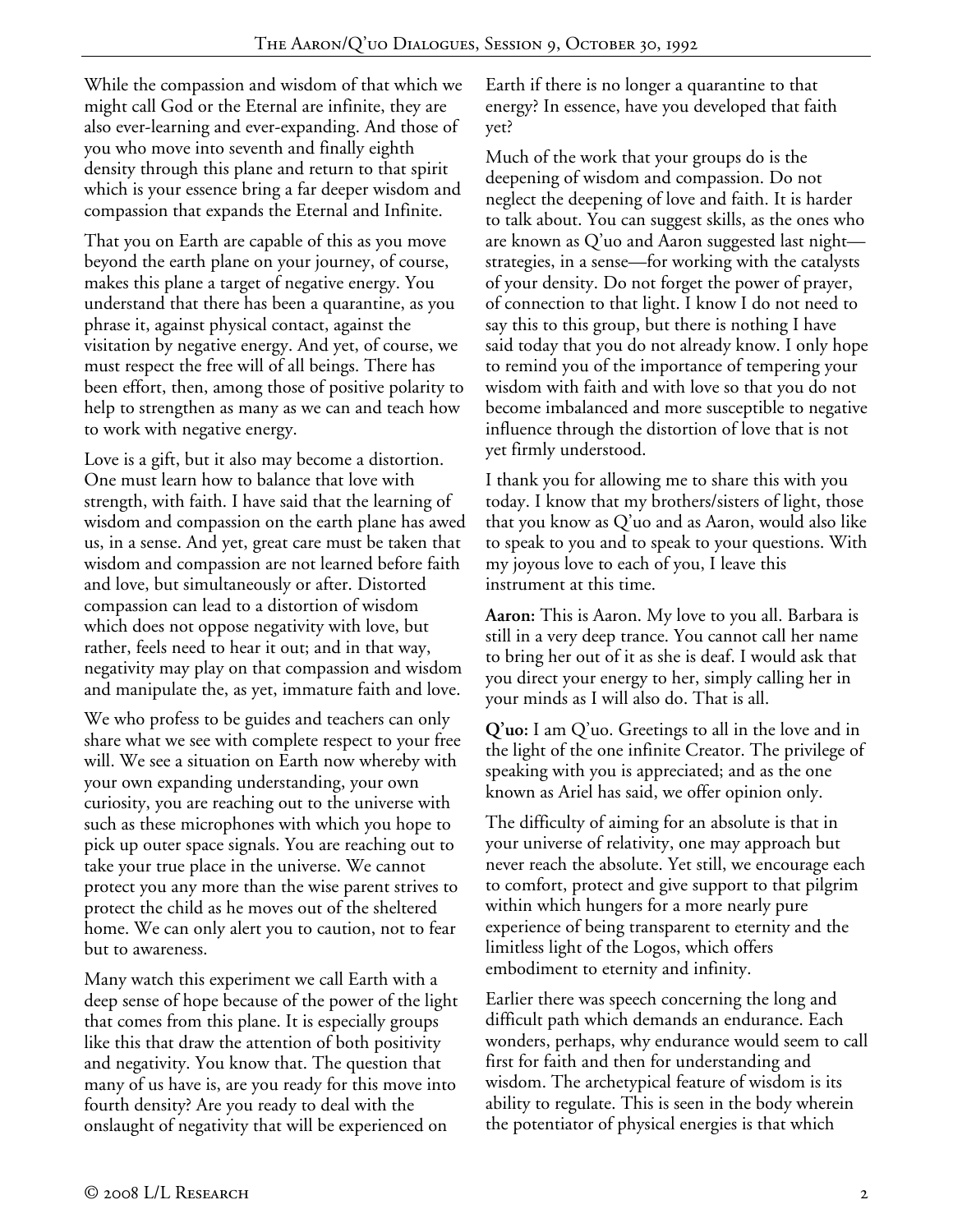controls and manages rather than that which is fully open and uncontrolled. However, the need for regulation of energy cannot precede the development of a firm and persistent compassion. Compassion is a corollary of faith. Thusly, the first persistence is to working with your consciousness to exhort and encourage the self to be foolishly faithful, foolish in the eyes of a pusillanimous world.

The quarrelsome world turns to one who is attempting a persistent devotion to a life in faith and says, "You have not got the picture. You do not have a clue as to the realities of the grimy situation which you call civilization and societal interaction." However, those who do attempt the living by faith are often more nearly entwined in acceptance with those viny, dark energies which curl about your illusion than those who are so cynical and worldlywise. You see, they attempt to regulate an unforgiven incarnation.

The seeker must first, in faith, face every encyclopedic, universal kind of being that makes up the whole Self. It is to this universal Self with as much of negativity as positivity experienced that the seeker embraces. The seeker who wishes to have faith embraces all without regulating or judging the phase or facet of the whole of nature's ways. Thusly is the incarnation redeemed and forgiven by the self. This process is only hindered by the wisdom which says, "You must flee from spite and scorn, from the dirt and discordance of negative thinking, and move instead in mental, emotional and spiritual lands of light and joy." Wisdom would divide the self against the self if that self moved to learning wisdom before it had forgiven the whole Self first. How can one forgive those precincts of personality which are capable of murder, theft and a multitude of regrettable activities, except by faith?

What is faith? Can you catch it from another? Can you learn it as at school? We might suggest that it is by far the quicker entry into a faithful life to begin accepting what is precisely at that moment. If you at that moment when you decide to commit the self to faithful living are in the midst of traffic, then your first act of faith is to experience the beauty of all that is seen in the hustling, bustling street. By faith you suddenly experience sitting more lightly in your car, touching with love and reverence the steering wheel, the gears. It simply needs to be deeply accepted by the self. Then comes the long, long pilgrimage of

deepening that faith of living, ever aware that faith, not words or manifestations, offer the truer suggestions and solutions to the very complex and often troublesome living environment of the incarnation. Only when the pilgrim is solidly and firmly devoted to a life in faith so that the open heart's energies flow and flow and flow without stop or hindrance is it time to consider wisdom.

May we, that is, Aaron and we, invite a query?

**Aaron:** I am Aaron. My dear friends, may I invite your questions, not specifically about what has been said, but whatever question is closest to your heart this morning. That is all.

**Carla:** As we who have been working in the spiritual path for some time go through our days, it seems that we don't become very much more intelligent in our use of affirmations than we were in the beginning. I think that praying without ceasing is the ideal, but I seem only to be able to approach it just so far.

**D:** Carla, you just asked a question that's been on my mind for a week.

**Carla:** Q'uo, how can we get closer than that to being faithful?

**Aaron:** I am Aaron. There is a difference between the concept of prayer without ceasing and the experience of it. When you move into it as concept, it becomes another "should," something else to grasp at. I ask you to consider in what ways you may more deeply allow the experience of it, transcending thought and concept. That is all.

**Q'uo:** I am Q'uo, and we shall leave you with a few thoughts and allow the energies to flow once again through Aaron and Barbara.

We may say that in learning of faith, your greatest strength is each other. We know you value each other and we encourage each to have a light and loving but utterly persistent devotion, each to each. In any relationship, each may teach, may learn, may hurt, may heal, may do together any thing which occurs, better and more efficiently than the solitary soul. Therefore, we encourage communication by your letters when there is distance between so that when all come together there is already the full and loving interplay of energies which potentiate each and, more than that, the growing Oversoul, if we may use that term, of the group by focusing upon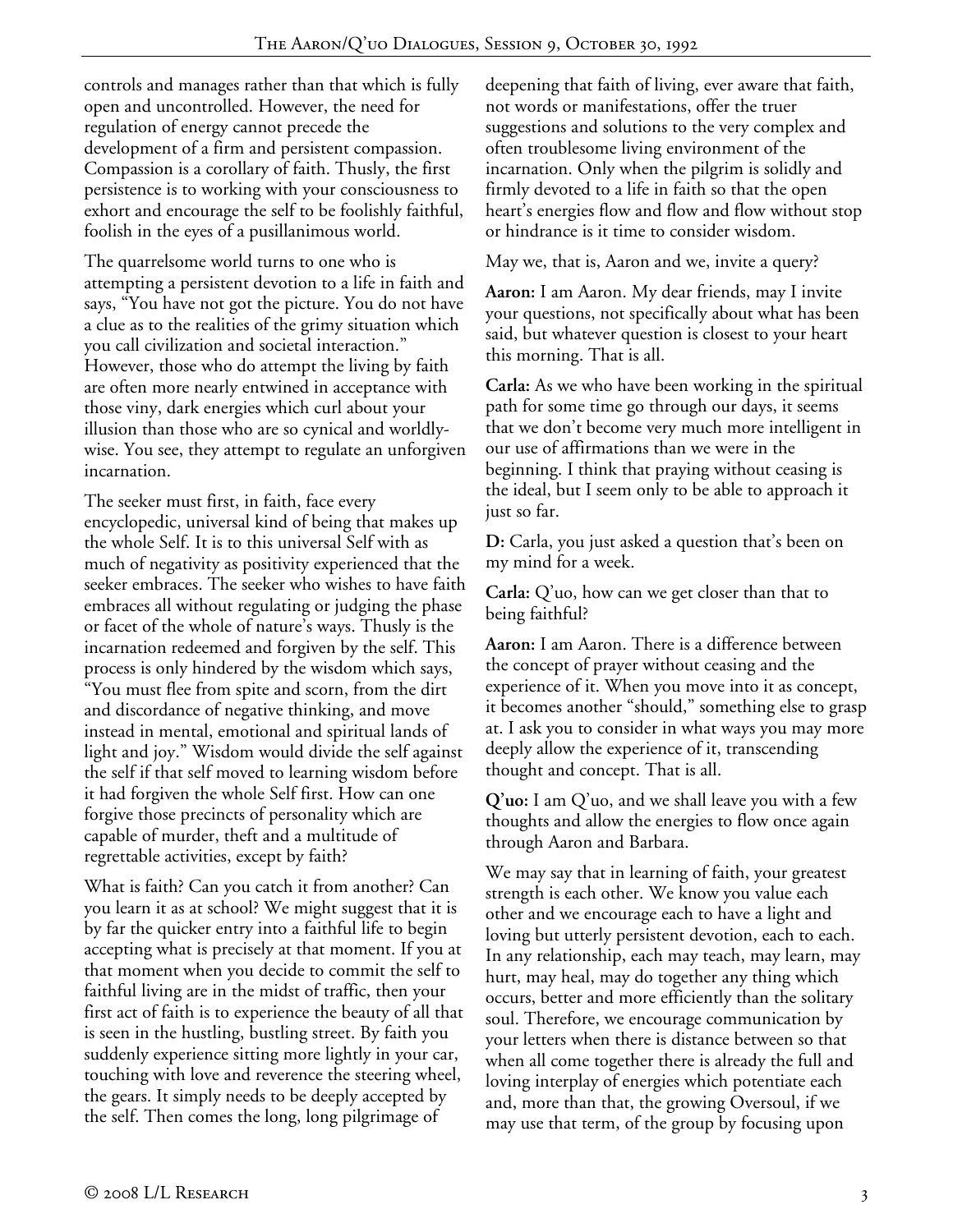the being as part of this or other groups. You form and reform small beginning attempts at the life of a social memory complex. You, at this juncture in space/time, are beginning to find the company of others more helpful. This is the natural progression towards your fourth-density experience. Welcome to the beginning of the New Age.

We leave this instrument and this group, glorying in the love and in the light of the one infinite Logos. Farewell and peace. I am Q'uo.

**Aaron:** I am Aaron. There is only so much to be said about faith itself. I do not wish to be repetitious; rather, I wish to speak from a different perspective, one that my brother/sister Q'uo brought up last night. After I spoke about opening the heart and being compassionate to oneself, Q'uo said, "You aspire to that but find yourself blocked." You also aspire to a life of faith and find yourself blocked. Many of you have high intelligence, and at times you use that intelligence as a way of grasping at understanding because you feel frustrated. You want to feel faith, but you cannot force that, you cannot create faith in yourself. You can only gently remove the blockages to faith so its natural appearance may expand in you.

What I wish to point out is that you may grasp at understanding, and in a sense that is a grasping at control. It grows out of a place of fear. Love does not deal with concepts, but with penetrating all concepts and all appearances to get at the true nature of things. When a catalyst in your life creates pain or confusion and you strive to understand it, to deal with it in an intellectual way so that you may give yourself a program—"I could do this and that and that"—that takes you further from faith. When you can notice the fear arising in you, founded on those uncomfortable catalysts, when you can notice the desire to control that grows out of the fear, then you may move back to the open heart.

I cannot say what faith is. I can only speak about how it manifests itself, and perhaps the prime manifestation that I see is the open heart. This is what I would call the heart of surrender, the heart that knows, "I am not in control. I am not running this show. I do not really understand anything, but I will try to greet with love whatever is put before me. I will try to attend the fear with compassion and allow that fear to dissolve so I may move back into

love." This is the demonstration of faith, not the thinking about faith but the living in faith.

In this way, faith precedes wisdom. You do not need to know anything, just to follow the guidance of your open heart. When you follow that guidance, let go of all need to control and are simply present with whatever catalyst is there in that moment as lovingly as you can be, then the mind ceases thinking about, grasping at, planning, controlling. Then the mind is free to penetrate beyond thought and really understand at a level to which thought cannot take you.

If surrender is a manifestation of faith, then courage, willpower, determination, energy, are all ingredients which make surrender possible. How much harder it is to face the unknown than the known fear. Surrender does not mean saying, "I give up," and ceasing to express your energy. It means expressing your energy in a direction of love with no understanding of where you are going. You cannot foresee, in your human shells, where your path is taking you. You cannot know what it is that you or another needs to learn.

I would like to use an example here, a being that Barbara has seen as a past life, one that she has agonized over and for whom she has finally found real forgiveness and great love. This being was a Native American medicine man. He taught peace and organized a peace conference of sorts at the request of many others. Beings from many tribes and other races attended. There was one tribe that had great fear, and they came in and massacred the whole group. And then white soldiers on the hillside swept down and massacred those of that tribe, even the women and children.

This being that Barbara was survived all of that attack. He sat on the hillside and asked himself, "What did I do wrong? I brought this together. Somehow I should have known it could not have worked. Look at all the death, all the devastation. Am I responsible?" He had not yet learned the lessons of faith, and so he blamed himself and punished himself in his mind with guilt and remorse, with self-hatred. He forgave the others but he could not forgive himself.

What he did not understand was that this massacre in some way was necessary for them to learn peace. Had those beings come together and formed a peace treaty and signed it, it would have been a very fragile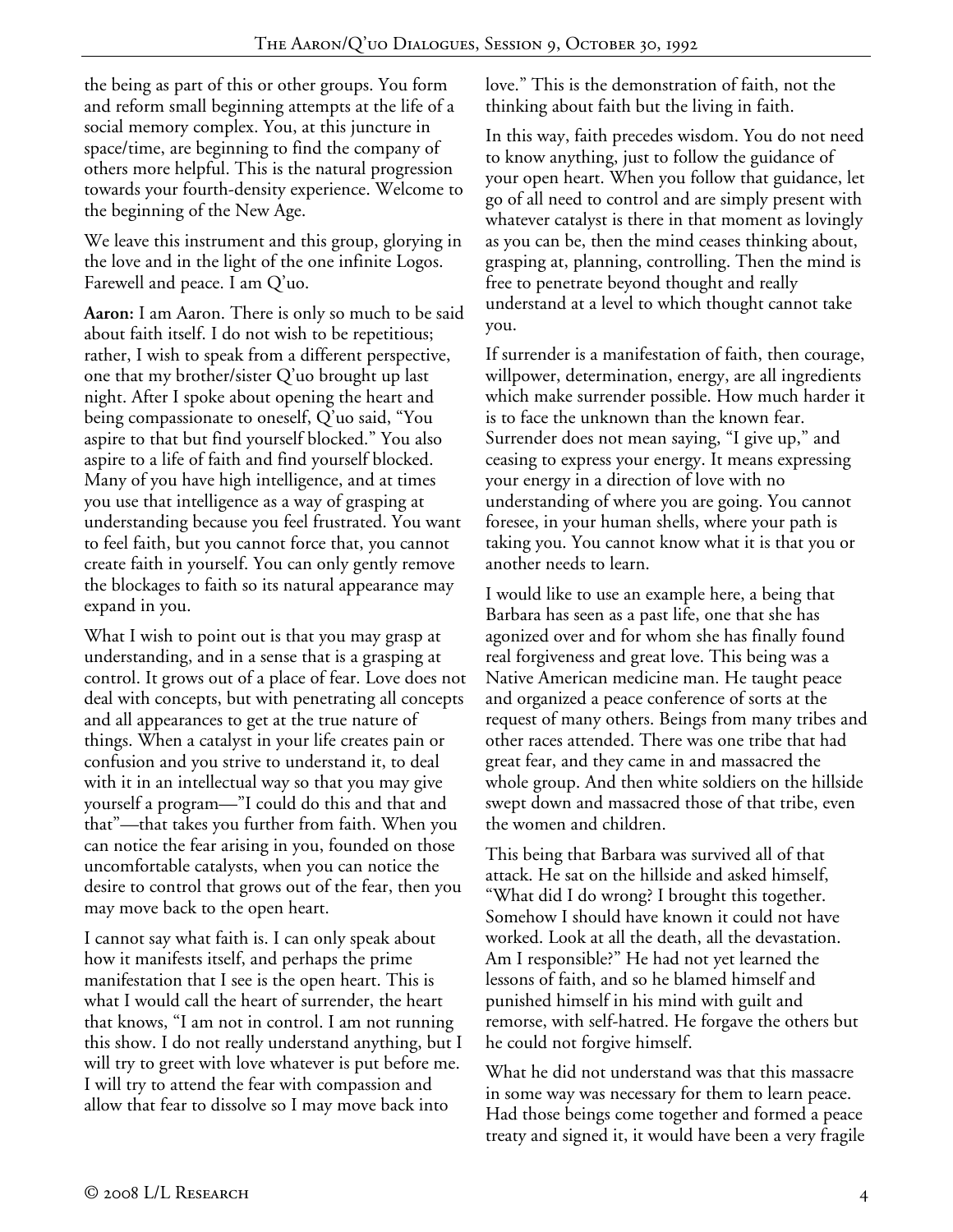kind of peace. There was not a tribe there that did not suffer from the outburst of fear. There was not a tribe there who could not take those experiences home and say, "If we had peace, this would not happen." There was no one to blame. Everyone's fear was involved in it. This was what they needed to learn. They had tried gentler ways of learning and not been able to learn. The peace that was created some few years later was built on that experience of loss, of pain. That loss and pain was an exclamation of the need to open their hearts and trust one another so as not to continue to destroy each other.

Now this Native American, this being, sat there; and he did not have faith. He thought he knew what they needed to learn, which was peace. And he was right. That is what they needed to learn. But he thought he knew *how* they needed to learn it. You never know. You do not know what another needs to learn. You cannot take another's lessons away from them. You can only clarify your own energy as much as you can and offer as much love as is possible in any situation and then surrender: "Truly, thy will be done. I do not know anything." Can you see how your efforts to understand conceptually, to pigeonhole it all and make logical explanations, offer an escape from the far harder task of having faith?

Compassion can also be misused in this way. I have spoken very, very often with people about compassion and codependence, that it is hard to have faith in a situation and give loving energy to that other being whose energy is distorted into unskillful patterns, but to say no to those unskillful patterns, that you will not aid them. Compassion becomes distorted into, "I want to help." But as soon as you say, "I want to help," you must ask yourself, "Why do I want to help? Is their pain too uncomfortable for me so I want to fix their pain? Can I trust the whole situation, come back to faith and to love, attend the fear in my own heart, seeing how my pain reflects their pain? What do I find when I get in touch with that fear in myself? Who is it that I want to fix—them or me? Do I want to fix them so I will not have to pay attention to the distortions within myself, because the mirror will have been removed that reminds me of those inner distortions? Can I have faith that this friend or loved one is in a painful situation, that I am in a painful situation, because there is something to learn? Can I

 $\overline{a}$ <sup>1</sup> Reference to *Holy Bible*, Matthew 6:10; Luke 22:42. truly say, 'Thy will be done,'<sup>2</sup> and stop trying to make anything special happen, just be present with whatever *is* with as much love as I can?"

I said before, this does not mean no energy, no effort. But where is effort given: to fix, or to surrender and offer love? To let go of the need to control, to see the fear that it springs from and let go, is one of the hardest of human experiences. Yet it is only from that place of deep faith that undistorted wisdom and compassion can develop, wisdom that penetrates into the depths of reality rather than thinking about reality, compassion that grows out of connection to all that is rather than the concept of compassion which puts a bandage over your own pain.

How do you find that kind of faith? It takes practice. That is why you are here. Remember, each of you is, in essence, an angel in an earthsuit. This body infolds the true nature of you and allows it to move through the earth-plane situations which offer you learning. The more you can allow yourself to be aware that both are real—the spirit and the physical—that you are learning on both planes at the same time, the more you can live your life in faith. When fear grabs a hold of you, it is so easy to forget who you are. Your prayer without ceasing helps you to stay connected.

When I hear the phrase "prayer without ceasing," what I think of is awareness of that flow of brilliant light, that umbilical cord, so to speak, that connects you with the Divine so that you never lose track of who you are. And when you never lose track of who you are, you cannot lose track of who anyone else is. They are just another part of you, another part of God. So that is one tool to deepening faith, and the other is awareness.

They are part of each other: prayer and awareness. Here, awareness speaks of what blocks faith, encourages a willingness to reach out for that hand of the Divine, to take that energy into yourself; and with that opening of heart to lovingly greet each catalyst, to transcend your fear and keep your heart open so that you may truly say, "Thy will be done.<sup>3</sup> I am not in control here. I surrender. I offer my loving energy in whatever way it can best heal this situation, in whatever way learning may best happen.

 $\frac{1}{2}$ ibid.

 $3$  ibid.